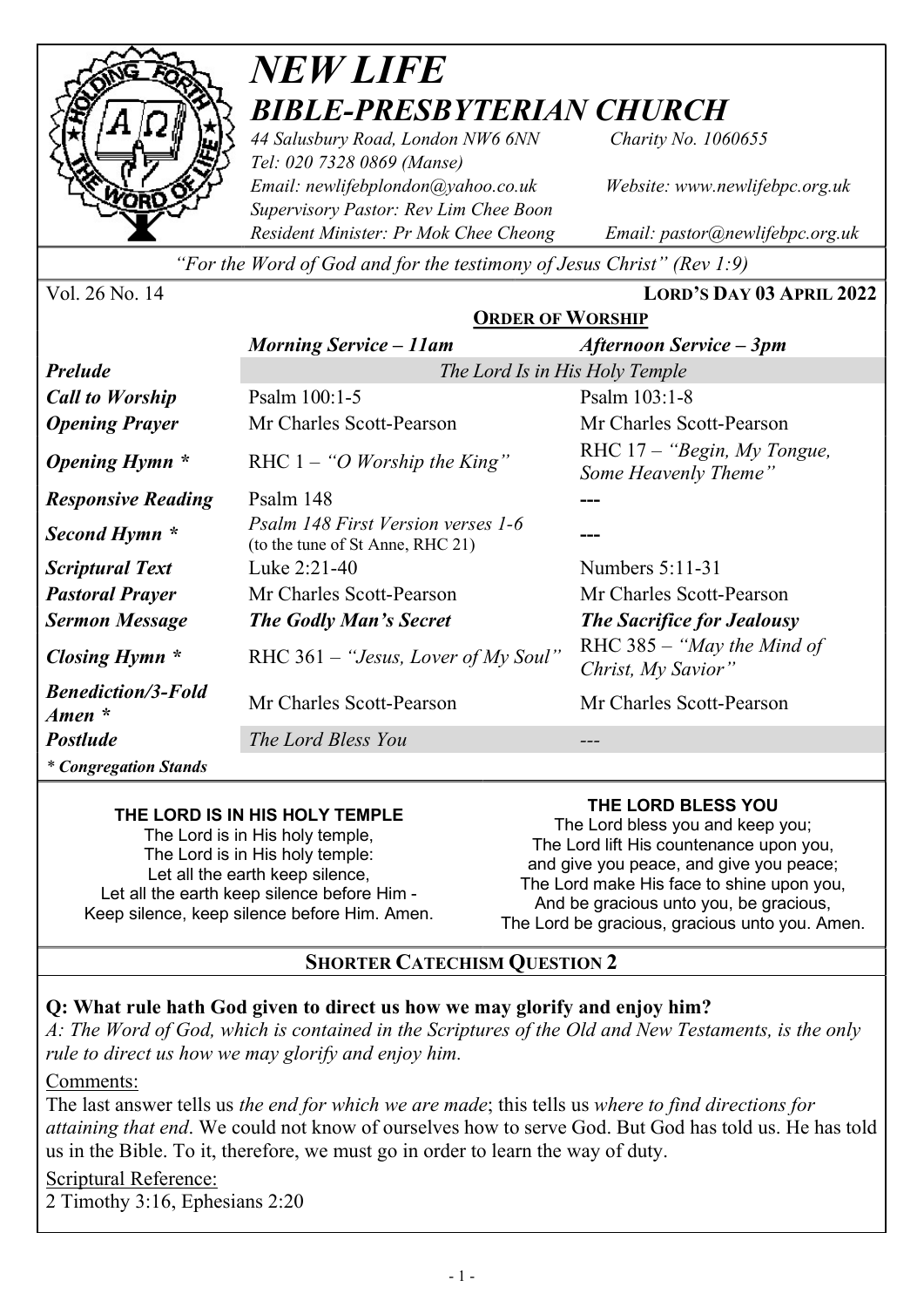# THE ONE ANOTHERS' OF THE BIBLE

# Introduction

The Word of God is replete with instruction on how believers can be a blessing to one another. We shall consider some of them below among others.

### Honour one another (John 5:44)

The Word here means to give due deference and regard to another Christian, not to put down or disparage one another in the Lord but have a courteous and kind regard to encourage and strengthen one another in our walk with the Lord. The Apostle Peter says we are to love the brotherhood and honour the King (1 Pet 2:17). Do not spread lies or unsubstantiated accusations or gossip to undermine the good name of the people of God but authenticate and seek out the truth with discernment first less we inadvertently malign the good testimony of the covenant people of God. Let us give due honour and respect to one another in our communication with others in the Lord is the teaching or clear admonition here to all.

# Receive one another (Rom 15:7)

The word here has to do with a hearty and generous acceptance of the other person without suspicion or reservation. It is an enlarged heart, a sincere and open welcome to engage particularly with someone In fellowship or conversation or then giving the cold shoulder or with prejudice or indifference. This should be the spirit of believers with regard especially with those in the household of faith. Let there be a humble benevolent and magnanimous spirit in Christian fellowship and inter personal relationships that we do not stumble others.

# Admonish one another (Rom 15:14)

The word here means to correct, warn, counsel, rebuke or advise someone on a relevant matter. As fellow Christians, we are our brothers 'keepers and we have the responsibility to reach out and help one another if one has gone the wrong way. So a gentle rebuke, without malice or acrimony is a great blessing when we care enough to communicate our genuine concern effectively in the spirit of meekness and fear of God, and not in self righteousness knowing fully well that we are also prone to the same sin as well (Gal 6:1,2). The whole objective in admonition is restoration, so that the brother or sister may return to the Lord. For example, someone who has erred in point of doctrine or practice inadvertently and is corrected gently (and firmly) by a caring brother is a case in point, so that the person will not continue in that doctrinal error.

# Pray for one another (Rom 15:30)

This may seem the most obvious thing to do but how many of us really take time to intercede for one another before the throne of grace? When was the last time you remembered someone who has shared with you his/her prayer needs and brought them before the mercy seat and asked God for divine mercy or assistance (Phil 4:6-7)? It is a great encouragement to someone to let him or her know that you are upholding him or her before the mercy seat (Heb 4:16). Make a conscious effort to intercede fervently and frequently for one another and pray with the person if possible (1 Thess 5:25).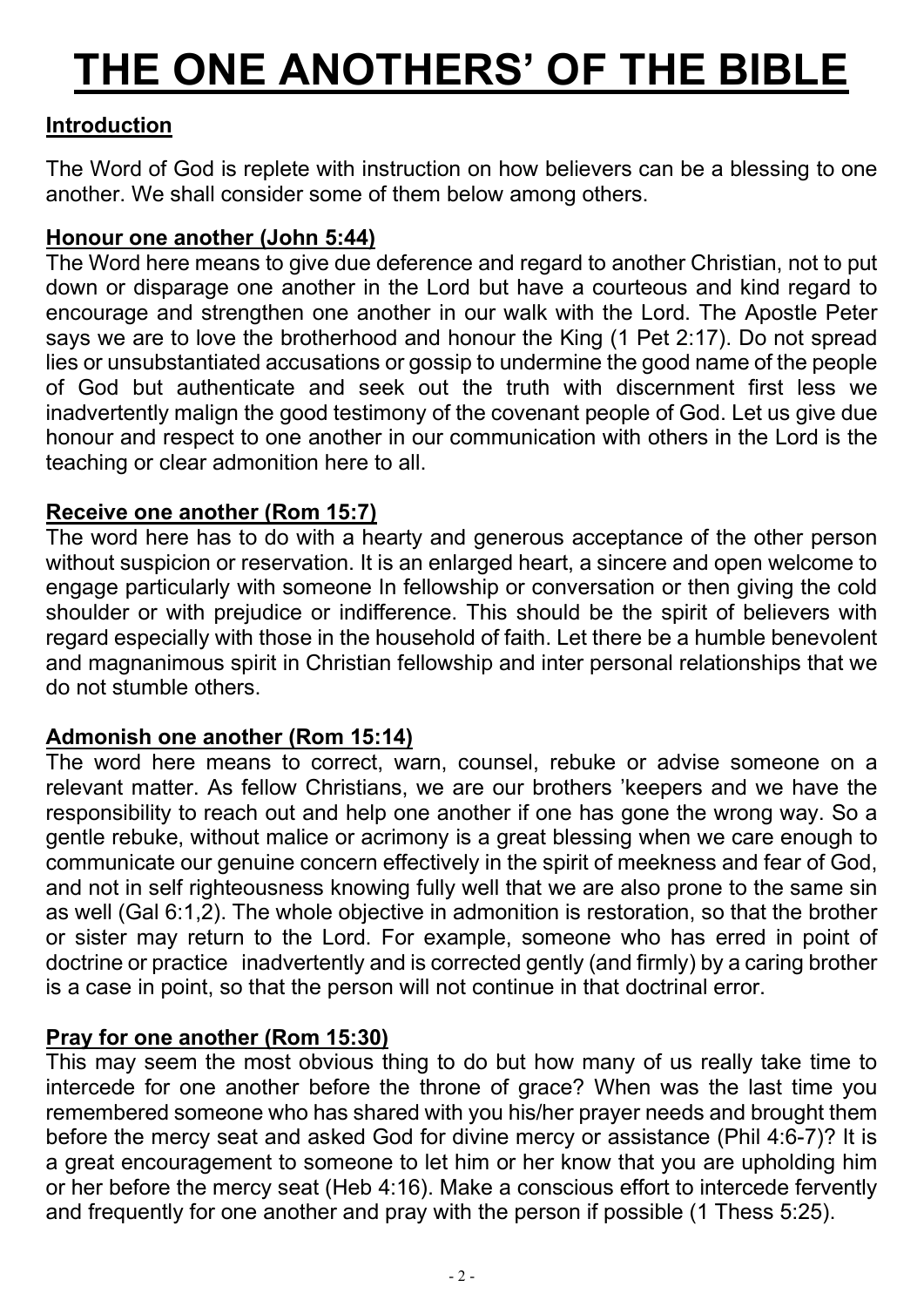# Bear ye one another's burden (Gal 6:2)

This is an exacting life that we are living today. There are heavy demands and burdens placed on the shoulders of believers; be it at work, studies, ministry or the needs of the family. We have a duty and privilege to help strengthen and support one another. Many are depressed, discouraged and downcast, and a helping hand is often needed to reach out and to assist someone through the trying period in his or her life (i.e. bereavement, sickness, loss of job, family woes, etc). Can we do our part to support and encourage another who is in need of such assistance?

#### Caring for & Comforting one another (1 Thess 4:18)

There are seasons of despair and desperation, times of bereavement, failure, weariness and depression by a believer. There is a certain calling for Christian to be a solace and consolation to one another through the trials of this life (2 Cor 1:4). Be there when your brother needs a shoulder to cry on, a place to seek refuge and a time to unburden his woes in the office or home. Would you go for a vigil service or a funeral service even though you may be busy? We need encouragement from one another. Be a strong supporter here for some troubled souls that they may find comfort and consolation in Christ in times of need. Let us weep with those who weep and rejoice with those who rejoice (Rom. 12:15).

#### Provoke one another to love and good works (Heb 10:24,25)

Some are provocative but often for the wrong cause of inciting anger, unhappiness or some unedifying emotions. But there is only one form of provocation that is acceptable to God; it is the constructive provocation or stimulation of believers unto love and good works by our words or good testimony or example. That means we are to be a good example or models (1 Tim 4:12) in what we say, do or dress, and have a positive influence to challenge and encourage others to do things that are glorifying to God and edifying to man. Like a person who witness to his or her loved ones may prompt others to do the same Do not be a stumbling block to others but a springboard to greater faith, prayer, love, justice and holiness in the Lord. Remember, one of the best gifts you can give another is a worthy example.

### Teaching one another (Colossians 3:16)

We have a sacred duty to share the word of God to exhort and educate one another in the knowledge of the word of God even through hymns or songs or psalms. This requires us to first of all study and learn the word of God and be equipped ourselves so that we can be useful for the Lord. Do we discover or develop our gifts and talents to be a blessing to others and to serve God effectively? Let us pray to fully do so to the enrichment of souls.

# Show hospitality to one another (1 Peter 4:9)

One of the missing elements in the ministry is often the work of hospitality. This means that we make a conscious effort to use our home or resources to assist others in the work of the Lord. Would you open your home for a missionary to stay for a season or invite a preacher and family to your home for a meal or give a ride to church to a couple or their children who needed it? It takes sacrifice or effort but it can go a long way to encourage or strengthen the work of another in the Lord and is a good testimony to all.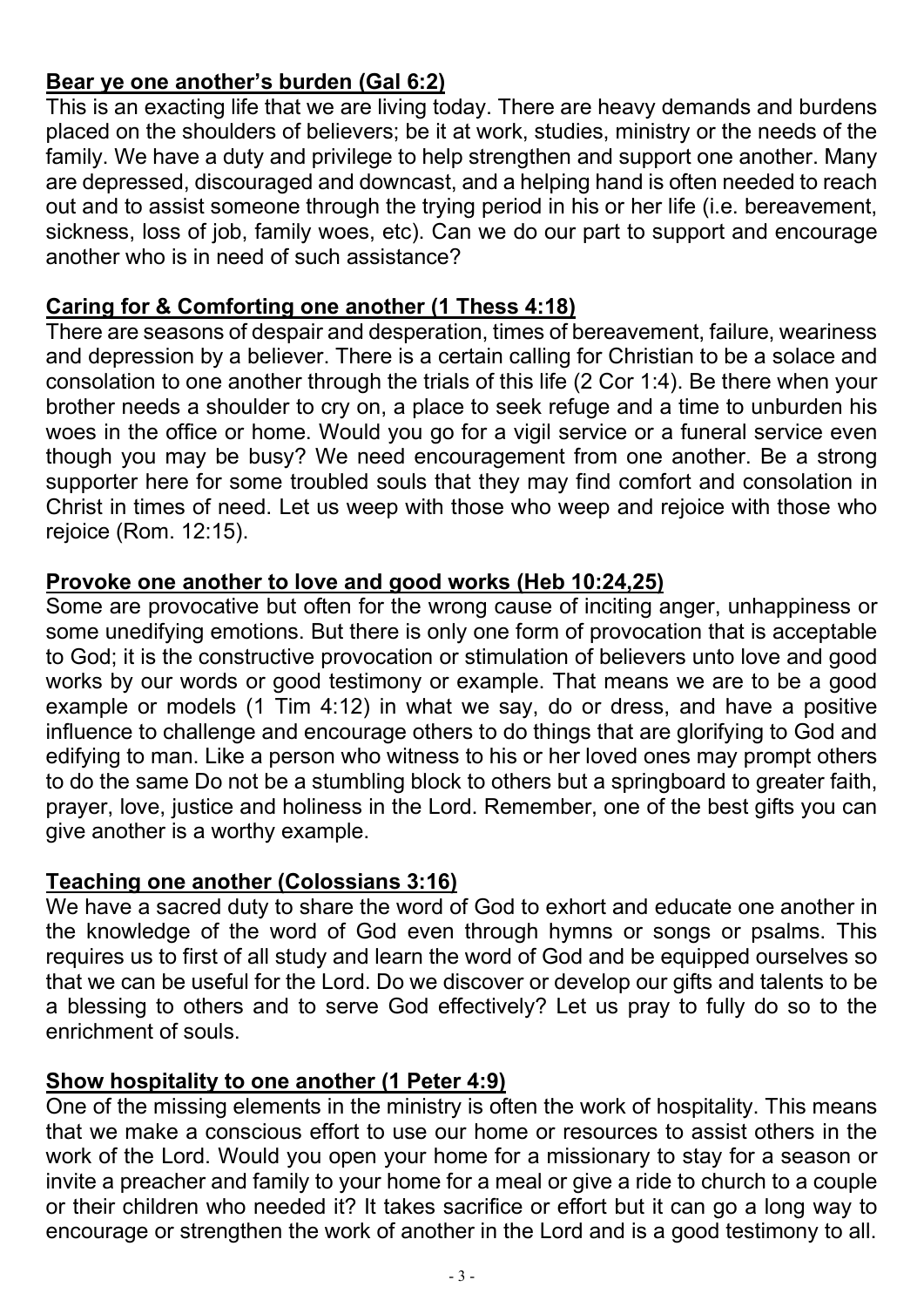# Submit to one another (Ephesians 5:21, 1 Peter 5:5)

Pride is often the main problem between people that often result in a broken relationship that can undermine the unity of family or the church. Let us be humble to submit to God and to one another when it comes to personal conflicts and not respond in anger, hatred or pride, for God resist the proud but give grace to the humble. The basis for this is because of our fear of God. We are to reverence God first before men who is the ultimate righteous Judge of all and not men. Ultimately it is to God that we submit and not to fallible men if the matter concerned is consistent with the will and the word of God. A meek and submissive spirit to the word and will of God can resolve many unnecessary conflict or tension between or among the brethren in the house of God.

#### Conclusion

There are many opportunities that we can be a blessing to others in the household of faith (Gal 6:10). The world is often full of self-centred people, but those in Christ are to be mindful of other brethren and be a positive influence to the spiritual health and vitality of others. Let us remember to do something good for Jesus; by witnessing for Christ and being a helping hand, and be a positive influence to a brother or sister in Christ and or an unbeliever, if possible, peradventure that some may be saved.

May we strive to be an effectual blessing to one another in the Lord as He leads us. Amen.

adapted and edited from Jack Sin, pastor of Sovereign Hope Bible Presbyterian Church, Singapore